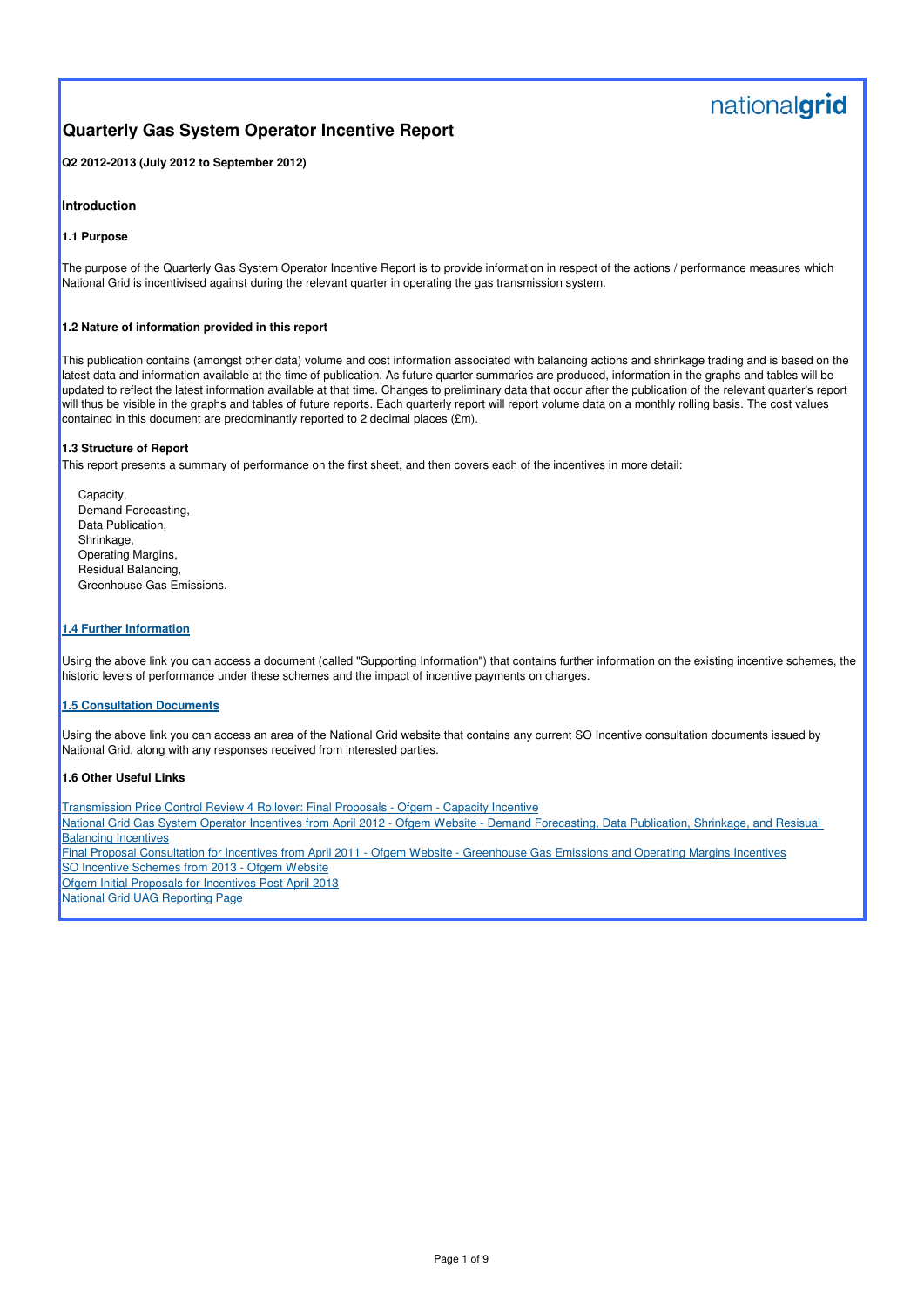**2011-2012 Q1 Performance Data**

## **Quarterly System Operator Incentive Report Capacity Demand Forecasting**

### 1 **Operating Margins Shrinkage**

### **Data Publication**

### **Greenhouse Gas Emissions**

The chart compares the average number of minutes for which the incentivised web pages were unavailable in the month (the blue columns) to the incentive target (the orange line), where the target represents 99.3% availability. The performance for July, August and September were all below target evels, resulting in an end of Q2 loss of £5,312 for the availability portion of the incentive

The chart compares the cumulative mass of natural gas vented (the blue columns) to a cumulative target (the orange band). The cumulative end of Q2 position is 1,244 tonnes of Natural Gas vented.

The chart compares the average timeliness of the incentivised reports for the month (the blue columns) to the incentive target (the orange line), where the target represents 90.5% published within 10 minutes. The performance for July, August and September were all below target levels, resulting in an end of Q2 loss of £16,480 for the timeliness portion of the incentive.

The chart compares the average Price Performance Measure in the month (the blue line) to the incentive target (the orange line), where the target is a PPM of 1.5%. The end of Q2 position for the price portion of the incentive is a profit of £59,456.

### **Capacity: Cumulative Buyback Costs Performance Measure** -0.5  $-0.4$ -0.3  $-0.2$  $-0.1$  $0.0$ Apr-May-12 Jun-12 Jul-12 Aug-12 Sep-12 Oct-12 Nov-12 Dec-12 Jan-13 Feb-13 Mar-13 **Costs (£m)** Cumulative EnCOBBIPt

The chart compares the average Linepack Measure in the month (the blue line) to the daily incentive target (the orange line), where the target is an LM of 2.8mcm. The end of Q2 position for the Linepack portion of the incentive is a profit of £303,027.

### **2012-2013 Q2 Performance Data**

The chart shows the costs of Operating Margins availability and utilisation. The target Incentive Cost for 2011/12 for the Operating Margins incentive is £16.45m, with an Incentive Payment capped at £1m and collared at -£1m. The end of Q2 position is a cost of £8.63m.

The chart compares the monthly cumulative absolute forecast error (the blue line) to the incentive target (the orange line), where the target is a cumulative absolute error of 2.75% for the full year (excluding the adjustment for the fast cycle storage adjuster). The end of Q2 Cumulative Absolute Percentage error is 4.54%. During the quarter, demand has continued to be very low when compared to historic levels, largely driven by lower Power Station demand, with high day to day volatility, particularly of storage demand.

**Residual Balancing**



The chart compares cumulative total shrinkage costs (the blue bars) to an indicative cumulative target (the orange line). The current Cumulative Incentive Costs (as of September 2012) are £45.16m.

The chart shows the monthly cumulative buy-back cost performance measure. The annual target cost for this incentive is £17.56m. The end of Q2 performance is a cost of £399K.









# nationalgrid





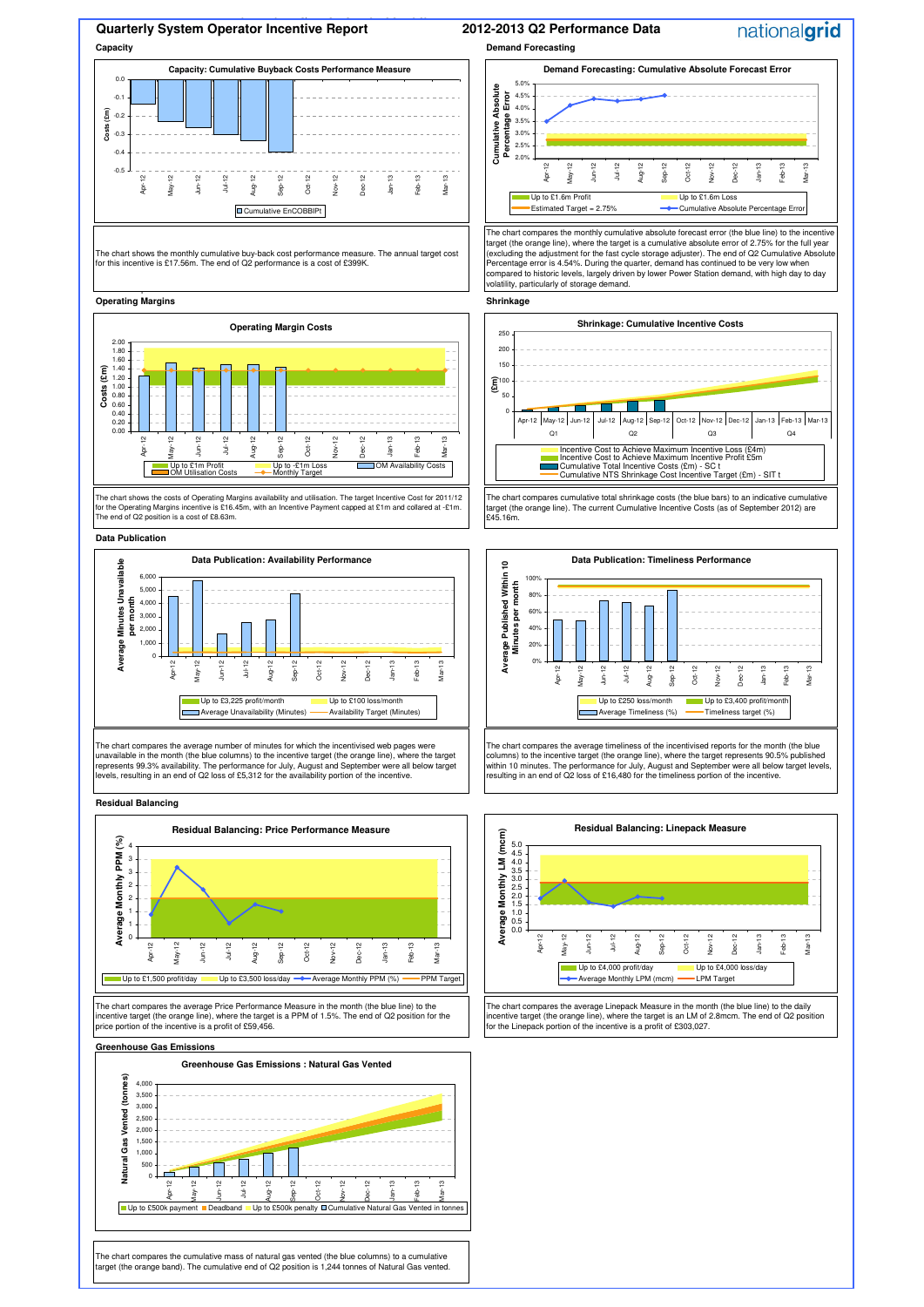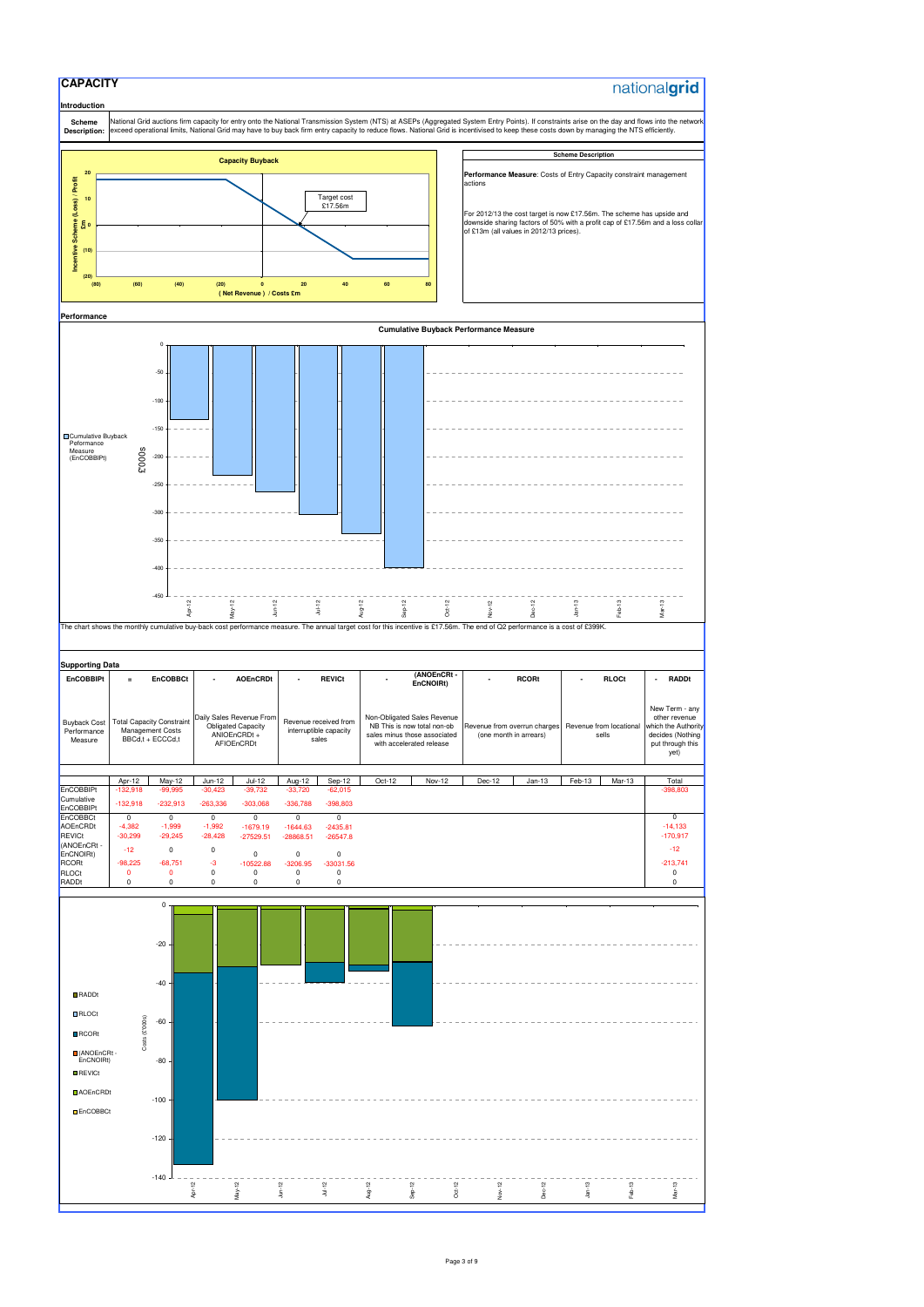## **DEMAND FORECASTING**

# nationalgrid

**Supporting Data**

|          | Sum of<br>Actual | Sum of<br>Absolute | Cumulative<br>Actual | Cumulative  | Absolute   | Minimum    | <b>Maximum</b> | Cumulative<br>Absolute |
|----------|------------------|--------------------|----------------------|-------------|------------|------------|----------------|------------------------|
|          | Demand           | Error              | Demand               | Absolute    | Percentage | Percentage | Percentage     | Percentage             |
| Monthl   | (mcm)            | (mcm)              | (mcm)                | Error (mcm) | Error      | Error      | Error          | Error                  |
| Apr-12   | 7.521            | 262.12             | 7,521                | 262         | 3.49%      | 0.23%      | 10.78%         | 3.49%                  |
| $May-12$ | 6.739            | 327.37             | 14.260               | 589         | 4.86%      | 0.13%      | 14.84%         | 4.13%                  |
| Jun-12   | 5.594            | 284.19             | 19,854               | 874         | 5.08%      | 0.28%      | 11.89%         | 4.40%                  |
| Jul-12   | 5.614            | 223.96             | 25,468               | 1098        | 3.99%      | 0.16%      | 11.11%         | 4.31%                  |
| Aug-12   | 5.281            | 250.04             | 30.749               | 1348        | 4.73%      | 1.52%      | 13.54%         | 4.38%                  |
| Sep-12   | 4.450            | 250.11             | 35,199               | 1598        | 5.62%      | 0.04%      | 36.92%         | 4.54%                  |
| $Oct-12$ |                  |                    |                      |             |            |            |                |                        |
| Nov-12   |                  |                    |                      |             |            |            |                |                        |
| Dec-12   |                  |                    |                      |             |            |            |                |                        |
| $Jan-13$ |                  |                    |                      |             |            |            |                |                        |
|          |                  |                    |                      |             |            |            |                |                        |

The chart compares the monthly cumulative absolute forecast error (the blue line) to the incentive target (the orange line), where the target is a cumulative absolute error of 2.75% for the full year (excluding the adjustment for the fast cycle storage adjuster). The green band represents a cumulative forecast error lower than the target, with the bottom of the band representing an illustrative profit of £1.6m - this is not the incentive cap. Similarly the yellow band represents a cumulative absolute forecast error higher than the target, with the top of the band representing a collared loss of £1.6m. The end of Q2 Cumulative Absolute Percentage error is 4.54%. During the quarter, demand has continued to be very low when compared to historic levels, largely driven by lower Power Station demand, with high day to day volatility, particularly of storage demand.

**Introduction Scheme Description: Target Performance Performance Measure**: Level of Forecast Error The sharing factors of the scheme are designed to give a profit or loss to National Grid of £1.6m for a 0.25% increase or decrease in performance around the target of 2.75% (between 2.5% and 3%). There is a shallower upside sharing factor for performance increases beyond 2.5% which extends up to a maximum payment of £8.27m, if zero average absolute demand forecast error could be achieved (i.e. zero demand forecast error on every day of a year). The demand forecasting incentive rewards improvements in demand forecasting accuracy. National Grid publishes national gas demand forecasts over a range of timescales. Since Winter 06/07, the accuracy of the forecast published day-ahead at 13:00 has been subject to an incentive. National Grid has a performance measure of achieving a forecasting accuracy of 2.75%. This is calculated as the "Sum of each day's absolute error divided by the sum of each day's actual demand" over a one year time period. This has an accompanying incentive looking at website performance – together they are both referred to as the "Quality of Information" incentive. **Scheme Description** 2.75% + adjustment of up to 0.35% for fast-cycle storage capability **Demand Forecasting Accuracy -4 -2 0 2 4 6 8 10 -2.8% -2.3% -1.8% -1.3% -0.8% -0.3% 0.3% 0.8% 1.3% Demand Forecasting Error Incentive Payment £m** Target error



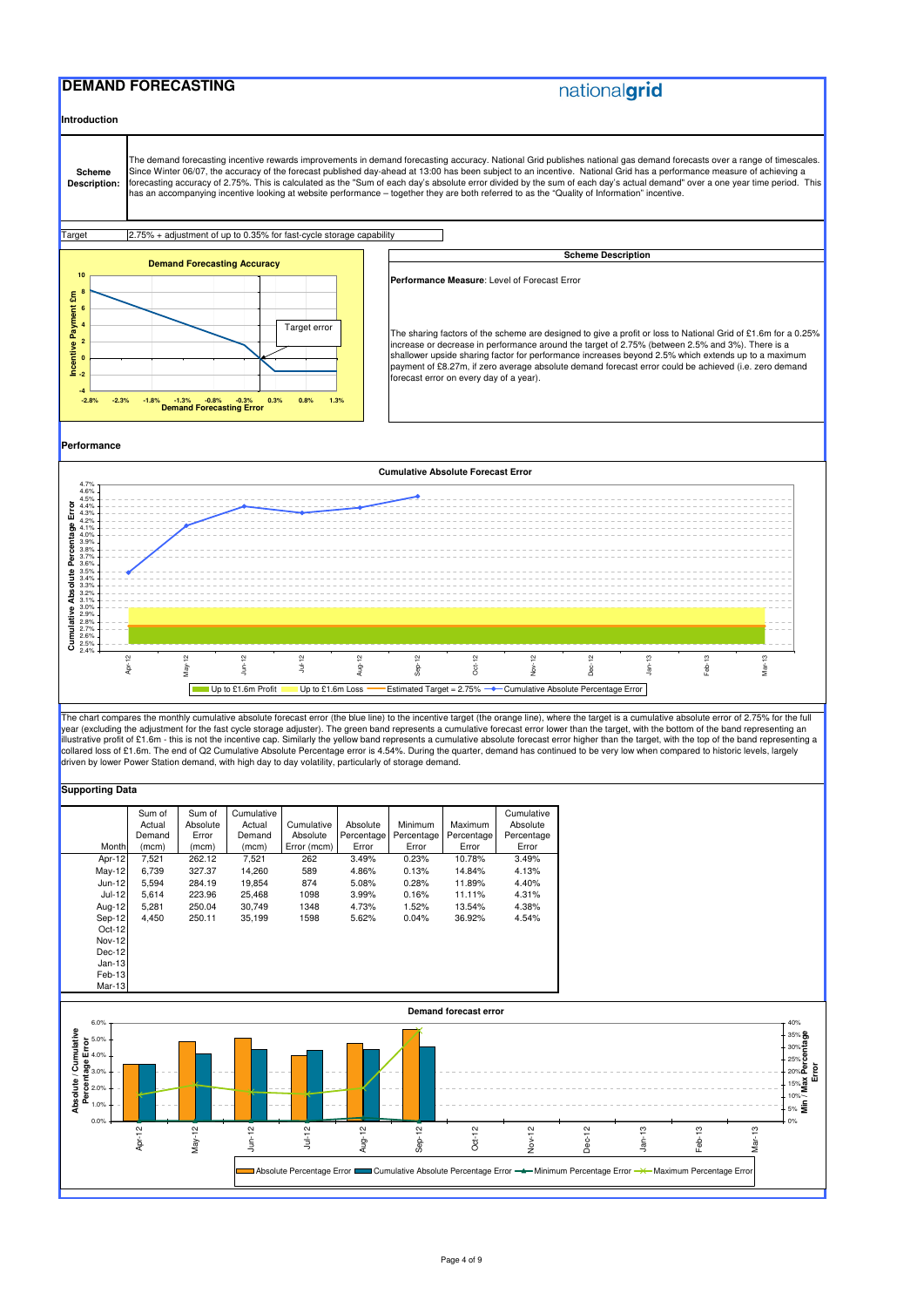## **OPERATING MARGINS**

# nationalgrid

**Introduction**

### y **Supporting Data**



| Month         | Ops Margin<br><b>Availability Costs</b><br>E(m)<br><b>OMAPCt</b> | Ops Margin<br><b>Utilisation Costs</b><br>E(m)<br><b>OMUPCt</b> | Volume of<br><b>Operating Margins</b><br>(GWh) |
|---------------|------------------------------------------------------------------|-----------------------------------------------------------------|------------------------------------------------|
| Apr-12        | 1.24                                                             | 0.00                                                            | 1,021                                          |
| May-12        | 1.53                                                             | 0.00                                                            | 980                                            |
| Jun-12        | 1.42                                                             | 0.00                                                            | 980                                            |
| Jul-12        | 1.50                                                             | 0.00                                                            | 980                                            |
| Aug-12        | 1.50                                                             | 0.00                                                            | 980                                            |
| Sep-12        | 1.43                                                             | 0.00                                                            | 980                                            |
| $Oct-12$      |                                                                  |                                                                 |                                                |
| <b>Nov-12</b> |                                                                  |                                                                 |                                                |
| Dec-12        |                                                                  |                                                                 |                                                |
| $Jan-13$      |                                                                  |                                                                 |                                                |
| Feb-13        |                                                                  |                                                                 |                                                |
| Mar-13        |                                                                  |                                                                 |                                                |
|               |                                                                  |                                                                 |                                                |

The chart shows the costs of Operating Margins availability and utilisation. The end of Q2 position is a cost of £8.63m.



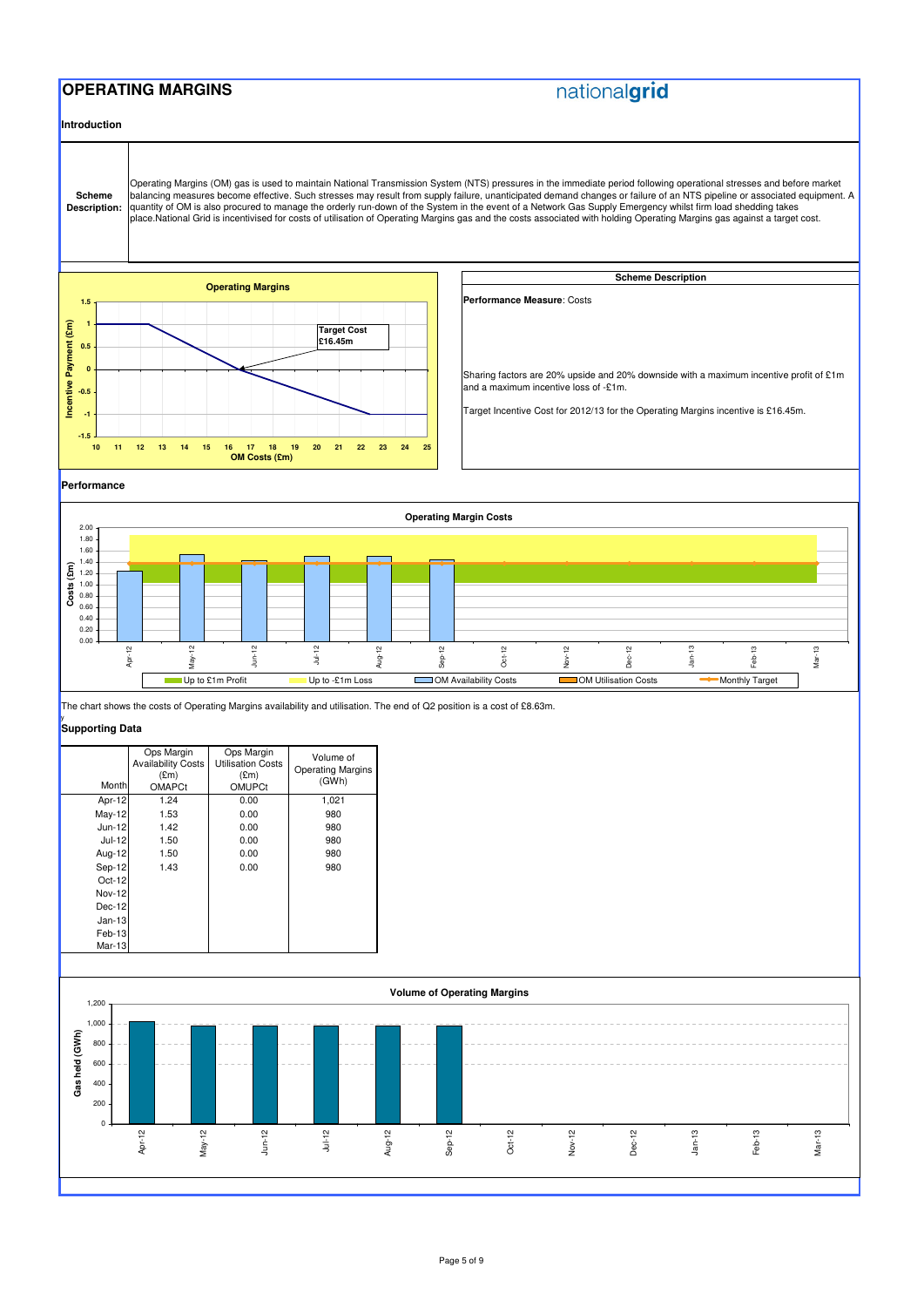### **Supporting Data**

|                                       | Website Performance                        |                      |                      |                    |                             |                    |                    |        |        |        |       |                   |        |           |
|---------------------------------------|--------------------------------------------|----------------------|----------------------|--------------------|-----------------------------|--------------------|--------------------|--------|--------|--------|-------|-------------------|--------|-----------|
|                                       |                                            | Apr-12               | May-12               | Jun-12             | Jul-12                      | Aug-12             | Sep-12             | Oct-12 | Nov-12 | Dec-12 |       | Jan-13 I Feb-13 I | Mar-13 | Total     |
|                                       | Availability - QWAIR<br>Timeliness - QWTIR | $-1,128$<br>$-4,167$ | $-1,406$<br>$-4,167$ | $-375$<br>$-2,231$ | $-582$<br>$-2,420$          | $-637$<br>$-2,957$ | $-1,183$<br>$-537$ |        |        |        |       |                   |        | $-5,312$  |
| Incentive                             | Total (QWAIR + QWTIR)                      |                      |                      |                    |                             |                    |                    | 0      |        |        | n     |                   |        | $-16,480$ |
| Revenue                               |                                            | $-5,295$             | $-5,573$             | $-2,606$           | $-3,003$                    | $-3,594$           | $-1,720$           |        | 0      |        |       |                   | 0      | $-21,792$ |
| £                                     | Cumulative Availability - QWAIR            | $-1,128$             | $-2,534$             | $-2,909$           | $-3,492$                    | $-4,129$           | $-5,312$           |        |        |        |       |                   |        |           |
|                                       | <b>Cumulative Timeliness - QWTIR</b>       | $-4,167$             | $-8,334$             | $-10,565$          | $-12,985$                   | $-15,943$          | $-16,480$          |        |        |        |       |                   |        |           |
|                                       | Prevailing View - WAPPV                    | 9,694                | 11,230               | 4,247              | 5,869                       | 6,875              | 9,864              |        |        |        |       |                   |        | 47,779    |
| Availability -                        | Data Item Explorer - WAPDE                 | 1687                 | 2619                 | 389                | 718                         | 592                | 1890               |        |        |        |       |                   |        | 7,895     |
| Minutes                               | Report Explorer - WAPRE                    | 2074                 | 3239                 | 409                | 1000                        | 745                | 2309               |        |        |        |       |                   |        | 9,776     |
|                                       | Average Unavailability (Minutes)           | 4485.00              | 5696.00              | 1681.67            | 2529.00                     | 2737.33            | 4687.67            |        |        |        |       |                   |        |           |
|                                       | <b>Availability Target (Minutes)</b>       | 302                  | 312                  | 302                | 312                         | 312                | 302                | 312    | 302    | 312    | 312   | 282               | 312    |           |
|                                       | Predicted Closing Line Pack -              | 35.3%                | 37.0%                | 59.9%              | 60.2%                       | 42.3%              | 60.8%              |        |        |        |       |                   |        | 49.3%     |
|                                       | National Forecast Flow - WTPNN             | 23.7%                | 29.4%                | 42.1%              | 34.4%                       | 70.2%              | 90.8%              |        |        |        |       |                   |        | 48.4%     |
| Timeliness %                          | National Physical Flow - WTPNA             | 56.4%                | 58.9%                | 92.4%              | 92.2%                       | 64.5%              | 96.9%              |        |        |        |       |                   |        | 76.9%     |
|                                       | NTS Throughput (Forecast) -                | 85.0%                | 69.3%                | 98.3%              | 99.5%                       | 92.5%              | 96.7%              |        |        |        |       |                   |        | 90.2%     |
|                                       | Average Timeliness (%)                     | 50.1%                | 48.7%                | 73.2%              | 71.6%                       | 67.4%              | 86.3%              |        |        |        |       |                   |        |           |
|                                       | Timeliness target (%)                      | 90.5%                | 90.5%                | 90.5%              | 90.5%                       | 90.5%              | 90.5%              | 90.5%  | 90.5%  | 90.5%  | 90.5% | 90.5%             | 90.5%  |           |
|                                       |                                            |                      |                      |                    |                             |                    |                    |        |        |        |       |                   |        |           |
|                                       |                                            |                      |                      |                    |                             |                    |                    |        |        |        |       |                   |        |           |
| <b>Website Availability by Screen</b> |                                            |                      |                      |                    | <b>Timeliness by Report</b> |                    |                    |        |        |        |       |                   |        |           |
| 12,000                                |                                            |                      |                      |                    | 105% -                      |                    |                    |        |        |        |       |                   |        |           |
| £<br>10,000                           |                                            |                      |                      | ithin 10           |                             |                    |                    |        |        |        |       |                   |        |           |



The chart compares the average number of minutes for which the incentivised web pages were unavailable in the month (the blue columns) to the incentive target (the orange line), where the target represents 99.3% availability. The green band represents availability better than the target, with the bottom of the band representing an illustrative profit of £3,225/month - this is not the incentive cap. Similarly the yellow band represents availability worse than the target, with the top of the band representing an illustrative loss of £100/month - this is not the incentive collar. The performance for July, August and September were all below target levels, resulting in an end of Q2 loss of £5,312 for the availability portion of the incentive.

The chart compares the average timeliness of the incentivised reports for the month (the blue columns) to the incentive target (the orange line), where the target represents 90.5% published within 10 minutes. The green band represents timeliness better than the target, with the top of the band representing an illustrative profit of £3,225/month - this is not the incentive cap. Similarly the yellow band represents timeliness worse than the target, with the bottom of the band representing an illustrative loss of £100/month - this is not the incentive collar. The performance for July, August and September were all below target levels, resulting in an end of Q2 loss of £16,480 for the timeliness portion of the incentive.





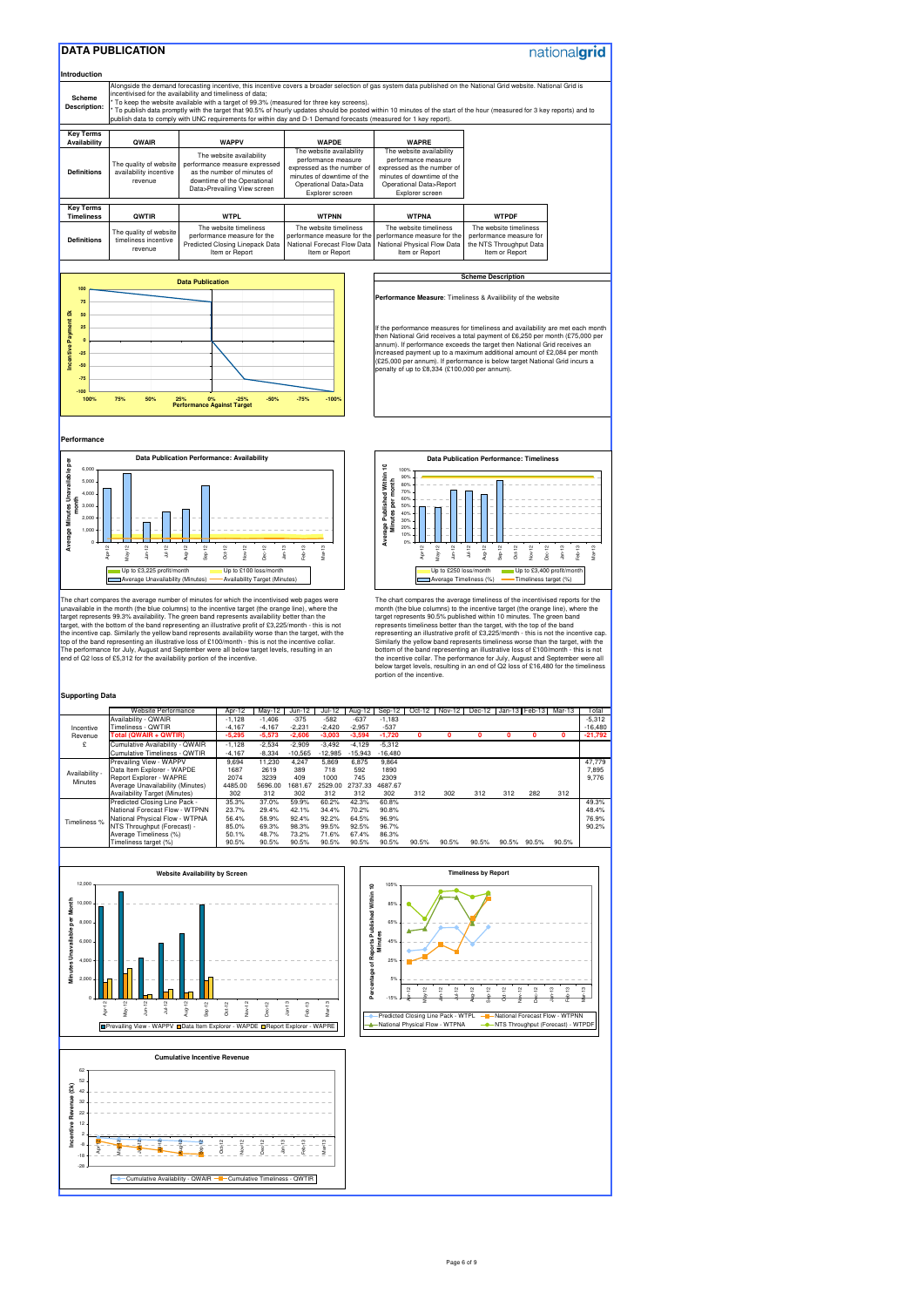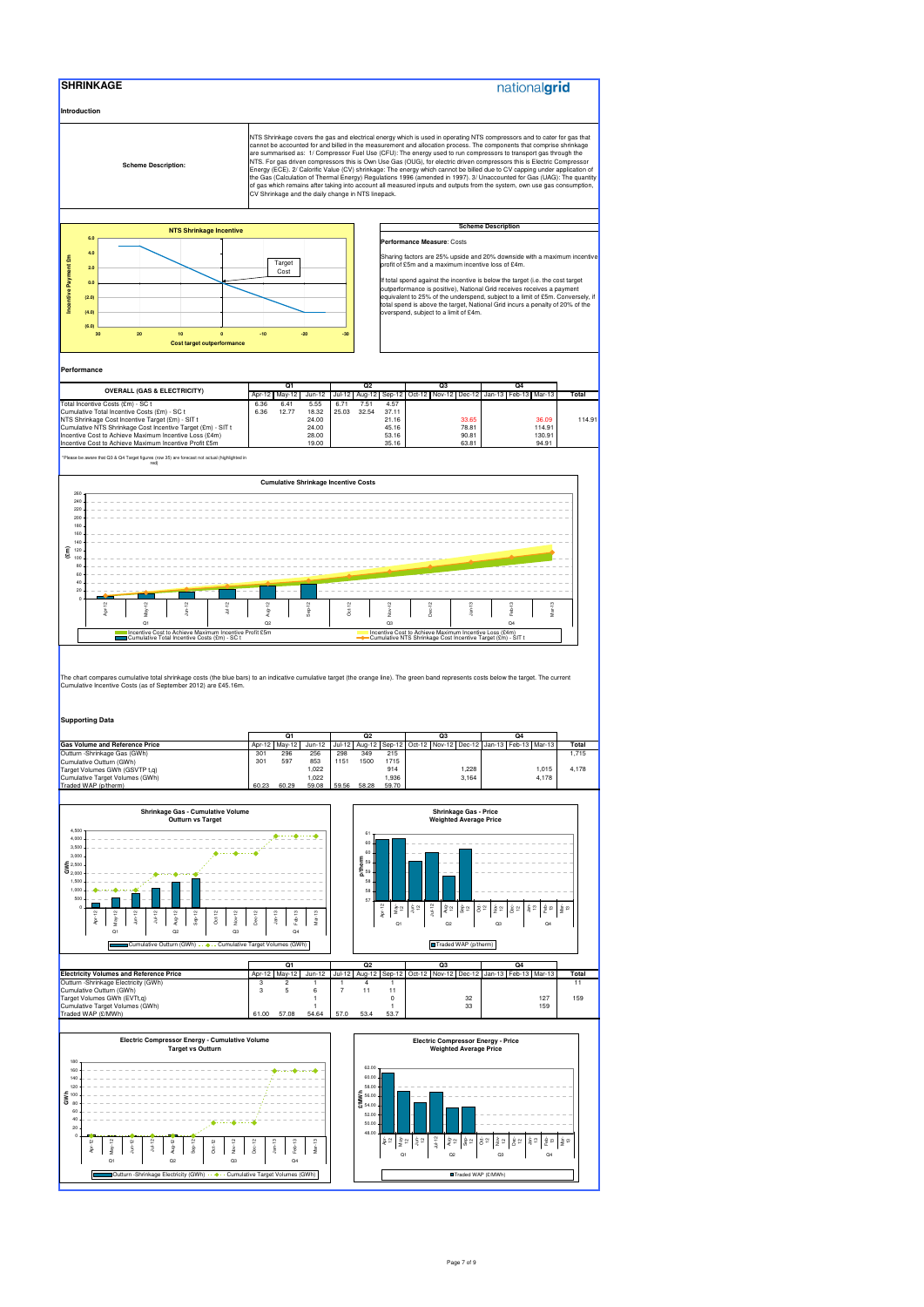